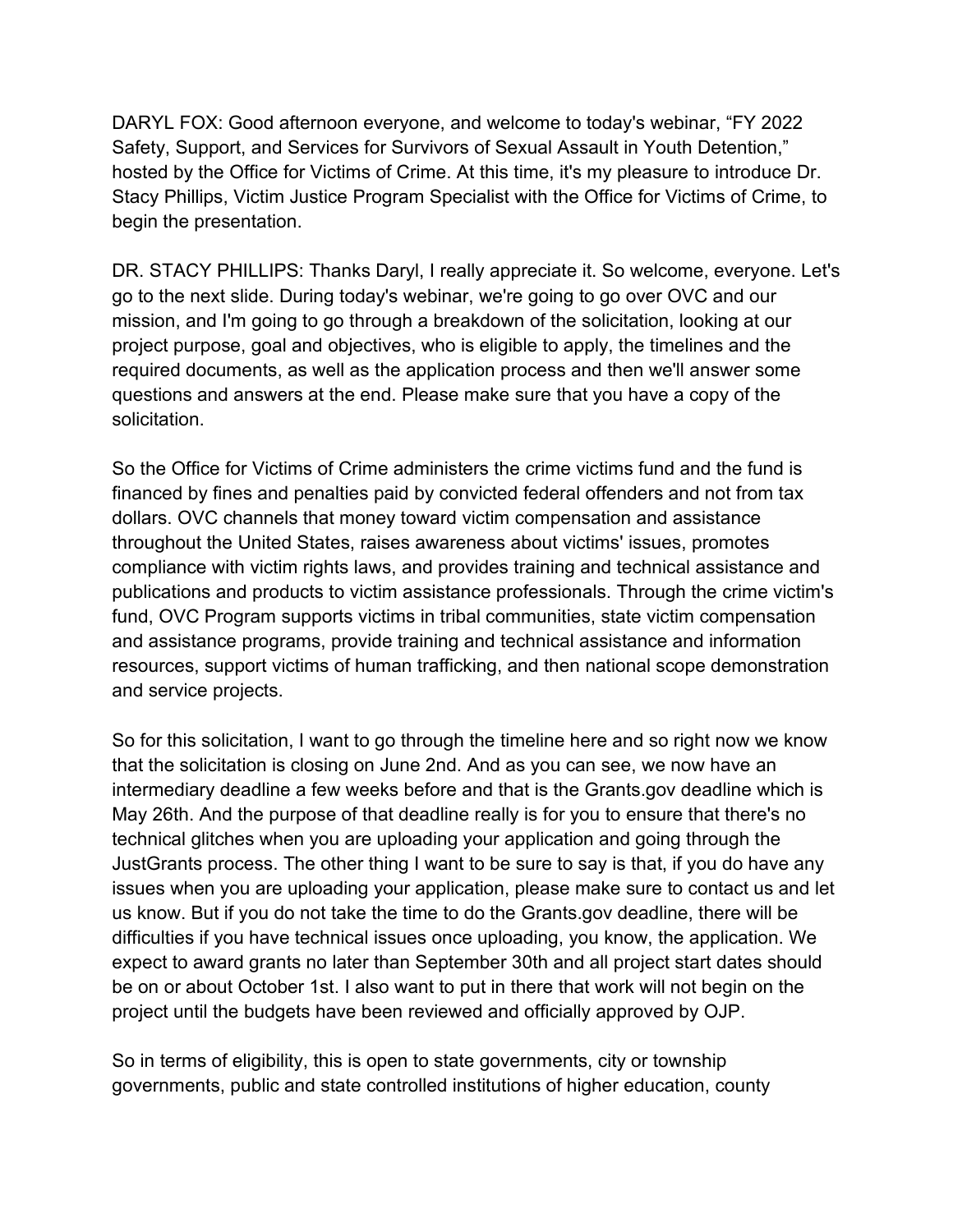open to any type of the entity above, private institutions of higher education, for profit organizations other than small businesses, individuals, independent school districts, and small businesses. governments, public housing authorities, Indian Housing Authorities, Native American Tribal organizations recognized and not—and other than federally recognized nonprofits having a 501(c)(3) status, nonprofits that don't have a 501(c)(3) status, unrestricted,

 enhancement of partnerships between juvenile detention centers or jails, and also known as PREA, and support of law enforcement. So, more specifically, this program is going to provide victim services to detained juveniles who have been help ensure the delivery of services to juvenile victims. So what we're doing in this initiative is we're going to support the development and community based victim service providers with the goal of increasing access to outside support services for adjudicated juveniles survivors of sexual abuse. So the program furthers the DOJ mission by ensuring compliance with the Prison Rape Elimination Act, sexually assaulted, and that's either within the system or prior to entering the system, training to correctional officers on how to respond to and support juvenile victims, as well as technical assistance to correctional institutions and victim service providers to

 categories, and in each two or more categories—two or more entities, I apologize, would carry out the federal award. However, only one entity may be the applicant, so considerations. OVC will consider applications under one of two or more and—sorry, one of two any others must be proposed as subrecipients or subgrantees. And you can go to the OJP Grant Application Resource Guide for additional information. So we may also elect to fund applications submitted under this solicitation and future fiscal years depending on the merit of applications, the availability of appropriations, among other

 to four awards at \$500,000 each. And then we also have one award for the technical So we have two categories. Category one will be Project Sites, where we will award up assistance provider for \$750,000. These will last for three years. Our project goal is to increase access to outside support services for juvenile's survivors of sexual abuse in detention. For the project sites, the objectives are the following: to partner with the juvenile detention centers, jails, and/or correction agencies that do not already have formalized partnerships with victim service providers. Work meaningfully with community advocates to build victim services programming for juvenile detention facility residents and strengthen sexual safety. You can see more specific details in the solicitation. Establish safe access to technology-based victim services that appeal to youth, such as email, chat, tablets, and web-based services. Explore the provision of innovative and creative programming and nontraditional service delivery to help victim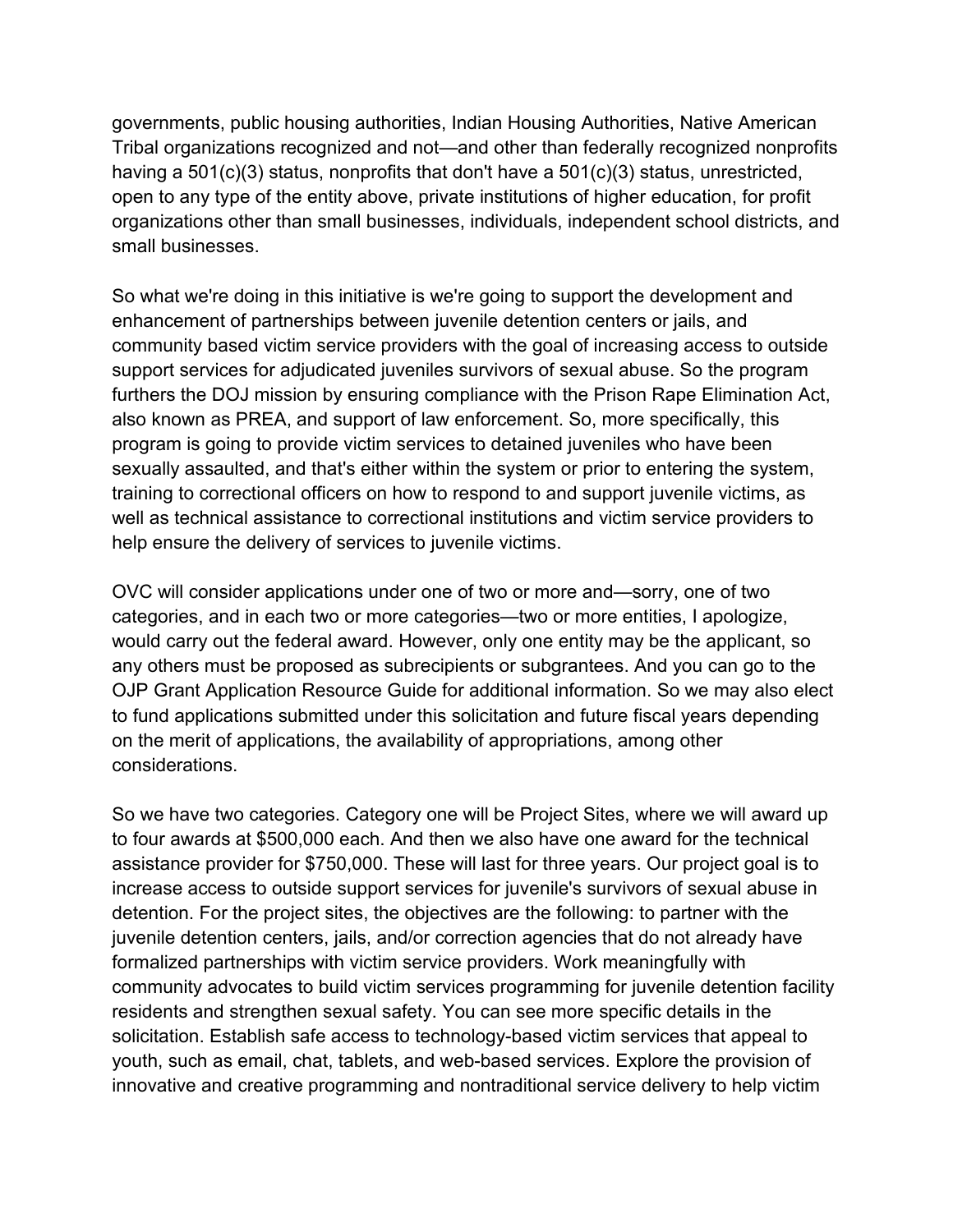abuses such as trafficking, child sexual abuse, sexual violence, hate crimes, domestic residents are educated in an age-appropriate, accessible, and continuously available prepare a plan for program sustainability. residents heal from sexual abuse and other trauma. You're also going to be required to implement services for residents to address trauma broadly to promote healing from or dating violence, removal from the home and gun violence. You must ensure that manner about their rights and available services. Explore additional ways in which advocates can contribute to sexual safety within the facility. Provide technical assistance. Ensure that residents also receive education about healthy relationships, boundaries, communication, other life skills and understanding trauma. You must also

assistance provider to be disseminated throughout the field. Deliverables will include a needs assessment, a strategic plan to work with the partner facility, an MOU between the victim service organization and the facility, memorializing the partnership and the details of how the services will be provided to juvenile survivors. And then a report of lessons learned documented in coordination with the technical

assistance provider to be disseminated throughout the field.<br>Technical Assistance Provider Objectives, in the 1st quarter, assist each site with compliant victim service requirements for residents as a part of initial project planning. detention officials on implementing effective strategies for staff screening, training, and incarcerated youth who have been victims of crime. Identify gaps in the available partnership beyond the grant period. conducting a needs assessment to determine gaps in the establishment of PREA-First-year work with the sites to help build those relationships with victim advocacy programs and assist with MOU development, provide support addressing the gaps identified in the needs assessment. Provide targeted technical assistance for youth supervision. Collect and share tools, best practices, and guides related to supporting resources and create new resources based on the gap analysis. Following TA guidelines, provide ongoing guidance and support. And then last but not least, work with each site to develop a sustainability plan that will support the long-term success of

 building capacity, and a strategic planning guide to be used across the country by other detention centers to implement support services by their victims. For priority areas, give making award decisions. To receive this consideration, the applicant must describe how the proposed projects will address potential inequalities and barriers to equal A final deliverable for the TA provider is a final report regarding lessons learned, priority consideration to applications that include projects that will promote racial equity and the removal of barriers to access and opportunity for communities that have been historically underserved, marginalized, and adversely affected by inequality when opportunity and/or contribute to greater access to services for underserved and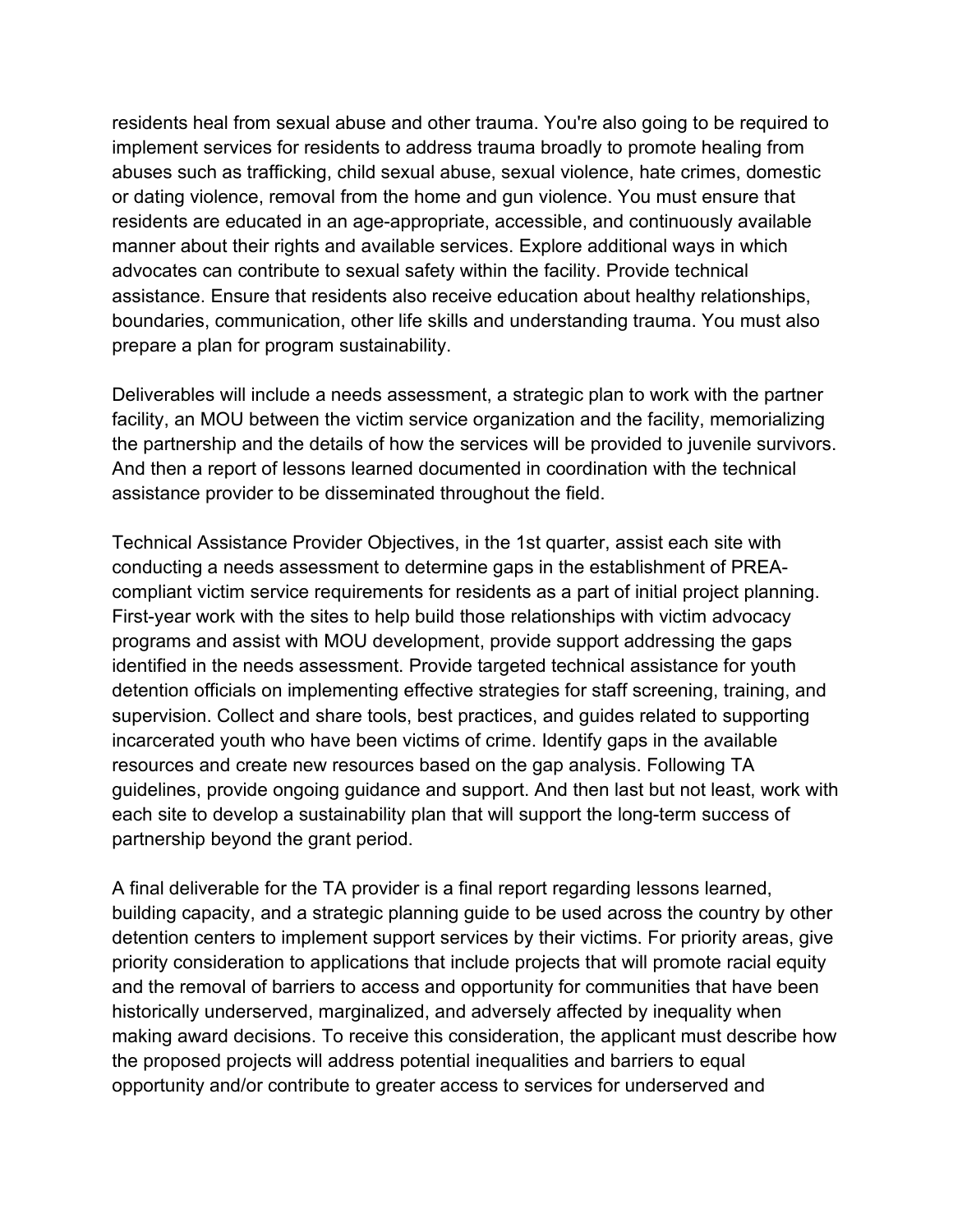applicant, or at least one proposed subrecipient that will receive at least 30% of the for one or more priority areas is not a guarantee of an [award.So](https://award.So) the award will be made basic minimum requirements. And that is just in order to advance to peer review and receive consideration for funding. So what that means is that if you apply and any one of these documents is not included, then you will not even make it to the peer review Performance Measures, as well as a Budget Worksheet and Budget Narrative and this is on the web-based form. A Proposal Abstract is to be no more than 400 words summarizing the proposed project including the purpose of the project, primary OJP website if the project is awarded. historically marginalized populations. Or you can choose priority B, give priority consideration to applicants that can demonstrate that their capabilities and competencies for implementing their proposed projects are enhanced because the requested award funding as demonstrated in the budget worksheet and narrative, identifies as a culturally specific organization. To receive this additional priority consideration, applicants must describe how being a culturally specific organization or funding the culturally specific subrecipient organizations will enhance their ability to implement the proposed projects and should also specify which culturally specific populations are intended or expected to be served or to have their needs addressed under the proposed projects. Culturally specific organizations are defined for purposes of this solicitation, as private, nonprofit, or tribal organizations whose primary purpose as a whole is to provide culturally specific services to among others, Black people, Hispanics, and Latino people, Native American and other indigenous peoples of North America, including Alaska Natives, Eskimos, and Aleuts, Asian Americans, Native Hawaiians, and/or Pacific Islanders. Addressing these priority areas is one of many factors that OJP considers in making funding decisions. Receiving priority consideration as a cooperative agreement and this is different than a typical grant. This includes substantial involvement between the awarding agency and recipient during the performance period. The awarding agency closely participates in the performance of the program. You can also see more information on a cooperative agreement in the OJP Grant Application Resource Guide for additional information. In terms of the application and submission information, the applications must include the following. These elements have to be included in the application submission to meet what we call the process. That includes a Proposal Abstract, your Narrative, which includes your Statement of the Problem, Description of the Issue, Project Design and Implementation, Capabilities and Competencies, and Plan for Collecting the Data for the Solicitations activities, expected outcomes, the service area, intended beneficiaries and subrecipients if known will be completed in the JustGrants web-based form. This abstract should be written in the third person and will be made publicly available on the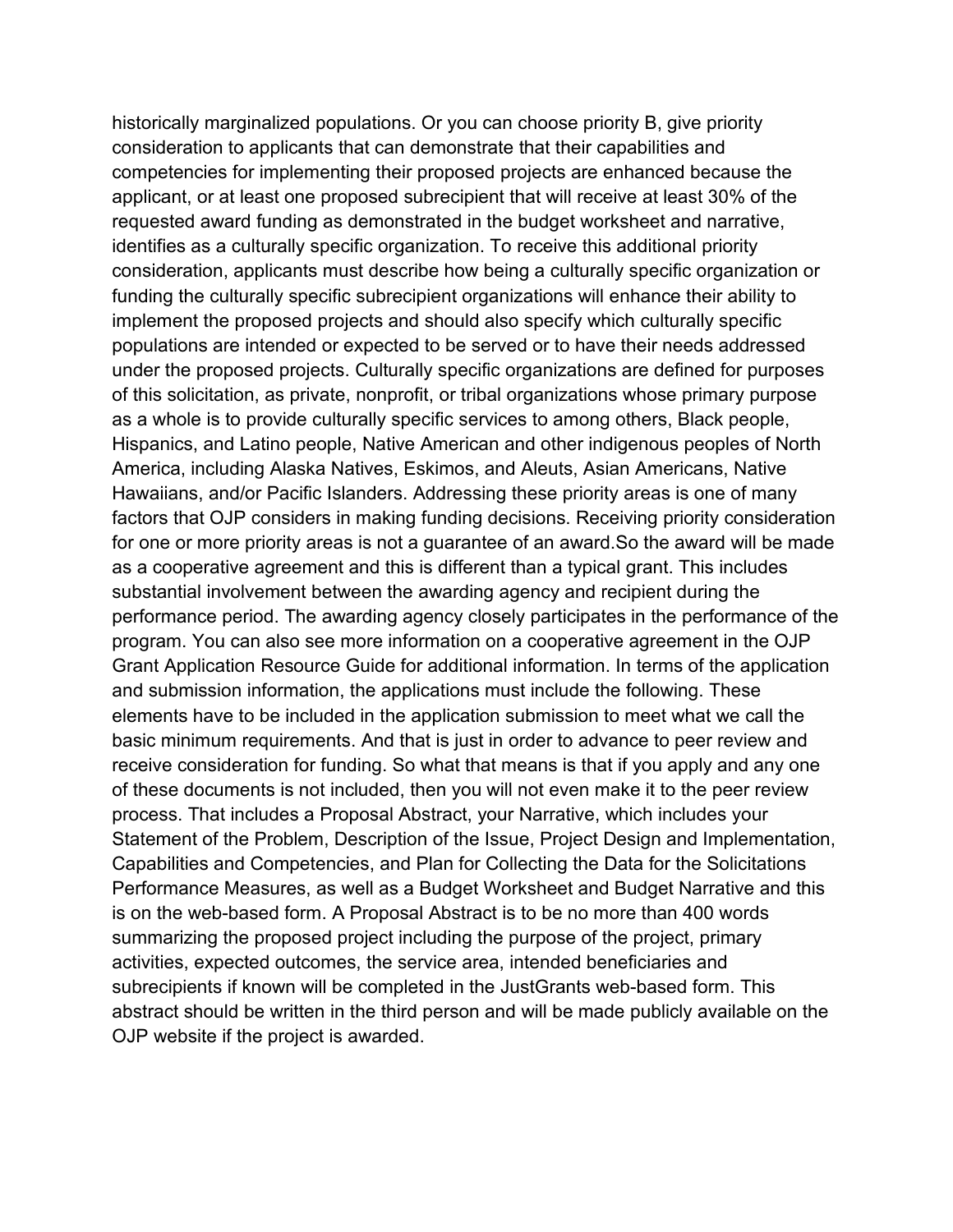and then submitted as an attachment in JustGrants. For the Proposal Narrative, you must adhere to the proposal narrative formatting requirements. If the proposal narrative fails to comply with these length-related restrictions, OVC may consider such noncompliance in peer review and in final award decisions. So, your proposal narrative must be double-spaced, use a 12-point font, have no less than one-inch margins, not exceed 25 pages, and pages need to be numbered,

Collecting the Data required for the solicitation's performance measures. The following sections are also a part of the Proposal Narrative: Description of the Issue, Project Design and Implementation, Capabilities and Competencies, and Plan for

abuse and/or rape crisis coalitions. For the Project Sites in the proposal narrative, under the Statement of the Problem, the section must include a description of the current problem with juveniles in detention and sexual assault, description of gaps in services for juvenile survivors, and more specifically, the needs for the juveniles in your target areas. We want you to talk about why your organization wants to participate in this initiative, describe the policies and practices in your area of work related to victim services as well as addressing the needs of sexual abuse victims but more specifically, those that address juvenile victims, and describe your experience with providing support services to juvenile victims of sexual

abuse and/or rape crisis coalitions.<br>The Project Sites-Proposal Narrative, Design and Implementation, this section needs to include your goals, objectives and activities that are aligned with the solicitation. So include a time task plan that delineates organizational responsibility for the activities to victims are served through this grant, also identifying any anticipated challenges. you're going to describe the project strategy and discuss how the strategy will address the stated goals and objectives of the project. You're going to identify project partners, you're going to describe any existing agreements or MOUs, describe the project phases, tasks, activities, staff responsibilities, interim deliverables, and final products, be completed and a schedule for completing those activities and submitting the finished projects, describe the plan to leverage other related efforts and/or outreach underway in your community, and a plan to work together with partners to ensure young crime

 barriers to access an opportunity and/or contribute to greater access to services for affected by inequality. If the applicant is seeking priority consideration for Priority 1A, it should address in this section how the proposed project will promote racial equity and/or the removal of communities that have been historically underserved, marginalized and adversely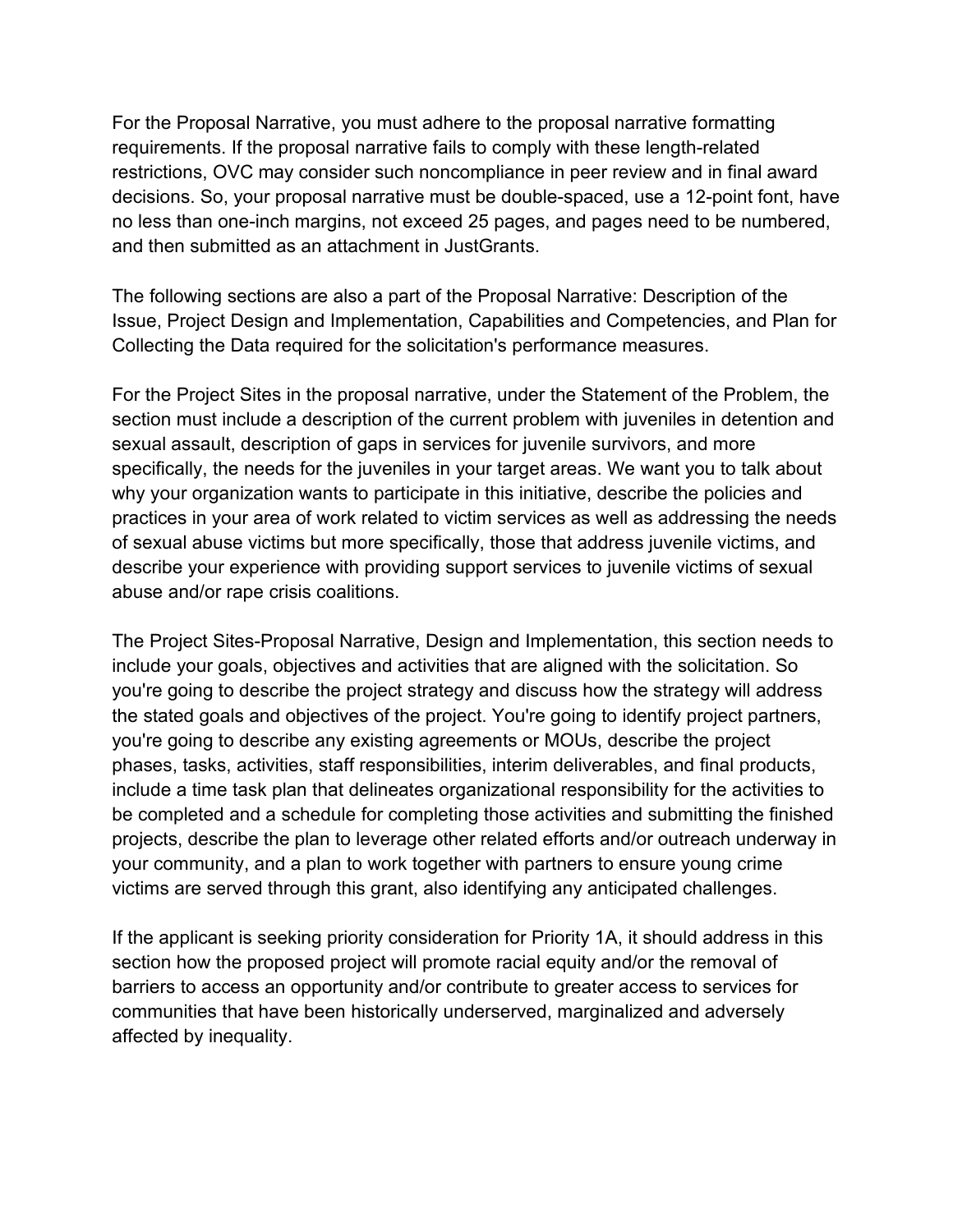your key staff and describe their experience, identify any staffing, resource, and capacity needs that your organization would have to fill to lead this project, provide be served or have their needs addressed under the proposed projects. Under Capabilities and Competencies, we want you to describe your organization and your current capacity to deliver victim services to juvenile survivors, provide resumes of letters of support, and to describe the strengths and weaknesses of your organization and identify potential challenges. If the applicant is seeking priority consideration under Priority B, it should describe within this section how being a culturally specific organization or funding the culturally specific subrecipient organization at a minimum of 30% of the project budget will enhance its ability to implement the proposed projects, and should also specify which culturally specific populations are intended or expected to

OVC programs and other resources can be found on our website. So, in your Plan for Collecting Data, you need to develop a data collection—data collection plan and you should begin with a thorough understanding of the questions on which OVC will ask you to report. Performance measures are parameters against which progress toward goals can be assessed, a common language linking your plans and your performance and consist of your program's input, activities, outputs and outcomes, or otherwise known as doing a logic model. While this data satisfies the reporting requirement of your grant, it also provides an excellent opportunity to self-assess your program and your agency's processes. As a first step, review your program's performance measures, focusing on the numbers, narratives or other data that you will need to collect to answer the questions posed by OVC. Once you have a firm understanding of the types of data you will collect, you can formulate a plan for how your agency will collect data and report back to OVC. And performance measures for

measures into JustGrants. This section should also include a plan for collecting all of the performance measures data that's required by the solicitation, as well as a description of the qualifications of the key staff who will be responsible for collecting that data and reporting performance

 assault and detention, describe how that problem has contributed to increased rates of suicide, mental health issues, and continued youth victimization across the nation, issues. So for the Technical Assistance Provider, in the proposal narrative, the statement of the problem must include a description of the problem with juveniles experiencing sexual describe the current nationwide gaps in victim services for youth in detention, and describe the gaps in available training and technical assistance to assist with these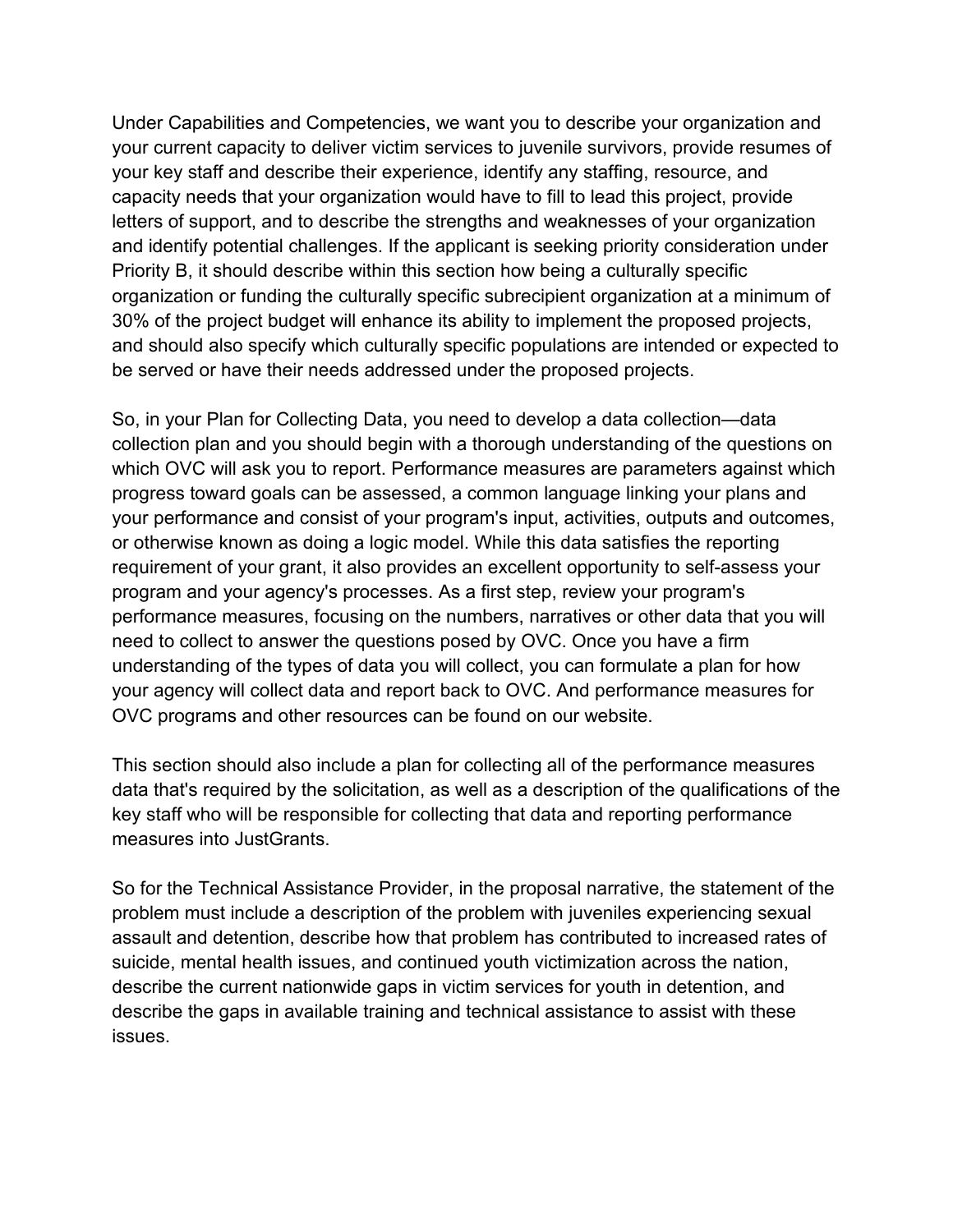For the Project Design and Implementation, this section should include goals, objectives Attainable, Realistic, and Time-bound. Focus on the future and setting a realistic comprehensive TA for the selected sites. Please include a detailed description of the TA for the activities to be completed, and a schedule for the completion of activities, and the submission of finished project—products, excuse me. and activities that are aligned with the solicitation. Be brief, concise and clear. Make sure the information is consistent throughout your proposal. Create solid goals and measurable outcomes. Your objectives should be SMART, Specific, Measurable, timeline to complete the project. Describe your organization's strategy for providing activities to be undertaken to accomplish these goals and objectives. List and describe the individuals who will implement the project including staff, consultants, and partnering agencies, and also include a time task plan that delineates organizational responsibility

affected by inequality. If the applicant is seeking priority consideration for Priority 1A, it should address in this section how the proposed project will promote racial equity and/or the removal of barriers to access an opportunity and/or contribute to greater access to services for communities that have been historically underserved, marginalized and adversely

don't forget to provide resumes. For the TA provider for Capabilities and Competencies, you must demonstrate that you have the expertise and organizational capacity to successfully undertake a project that involves significant challenges, describe your experience in developing and providing TA to victim service organizations, describe your mission and describe the qualifications and experiences of the proposed staff and consultants dedicated to the project. Please

 addressed under the proposed project. If the applicant is seeking priority consideration under Priority 1B, it should describe within this section how being a culturally specific organization or funding a culturally specific subrecipient organization at a minimum of 30% of the project budget will enhance its ability to implement the proposed project and should also specify which culturally specific populations are intended or expected to be served or have their needs

 on which OVC will ask you to report and performance measures for OVC programs and linking your plans and your performance and consist of your programs inputs, activities, Under your Plan for Collecting Data for the TA provider, when developing your data collection plan, again, you should begin with a thorough understanding of the questions other resources can be found on our website. Again, performance measures are parameters against which progress toward goals can be assessed, a common language outputs and outcomes or a logic model. While the status satisfies the reporting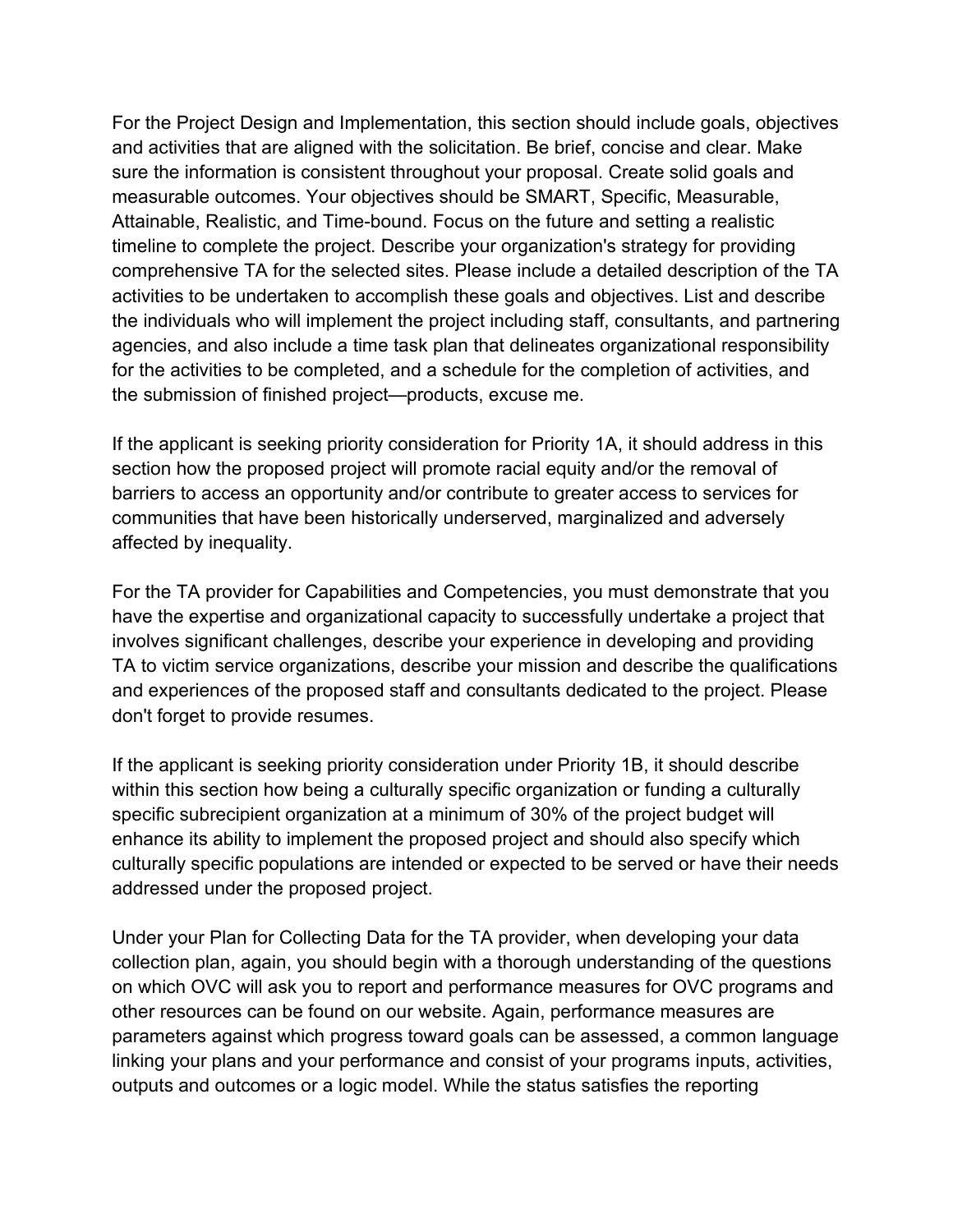collecting all the performance measures data required by this particular solicitation, as collecting data and reporting performance measures in JustGrants. requirement of your grant, it also provides an excellent opportunity to self-assess your program and your agency's processes. You can formulate a plan for how your agency will collect data and report back to OVC. Performance measures for OVC programs and other resources can be found on our website. This section should include a plan for well as a description of all the qualifications of the key staff who will be responsible in

 procurement contracts under awards and pre-agreement cost. For questions pertaining to budget and examples of allowable and unallowable cost, visit the DOJ Grants must be a minimum of a 30% of award funding. The Budget Narrative must also provided to the subrecipient specifically relates to the priority consideration requested under Priority 1B and described in the Capabilities and Competencies section of the application. For the Budget Worksheet and the Budget Narrative, the applicant will complete the JustGrants web-based form, breakout cost by year reflecting 36 months total of project activity. Applicants can see the budget preparation and submission information section of the OJP Grant Application Resource Guide for details on the budget and associated documentation, such as information on proposed subawards, and proposed Financial Guide. If the applicant is seeking priority consideration under Priority 1B, based on the identification of at least one proposed subrecipient as a culturally specific organization, the proposed funding for the subrecipient in the web-based budget form describe how the activities that will be funded with the minimum 30% of award funding

 true, would you only include \$100 for training in the budget? No, you wouldn't. Or if you You should create a SMART Budget. Just like your objective needs to be SMART, so does your budget. Your budget also needs to be Specific, Measurable, Achievable, Relevant, and Time-bound. Be specific when listing all of your subcategories. Measurable, if you utilize the budget template within this book, then you will be able to adhere to measuring your budget appropriately. This is under the computation column of the budget. Achievable, to ensure that your budget items are achievable, your budget needs to make sense. Is there enough work for your project director to be hired at a fulltime basis? On the flip side, do you have ample resources included in your budget to meet the objectives? Is there a required training for two staffs to attend a three-day training in Washington, D.C., but your organization is based in California? If that were really could, please give us your travel agent's name and number. Relevant, if you put your timeline next to your budget and are sure that each item is accounted for, then your budget should be relevant. If you listed hiring a project director in your timeline and discuss the project director's role in your project design, then it would be relevant to include a project director in your budget. On the other hand, if you did not include the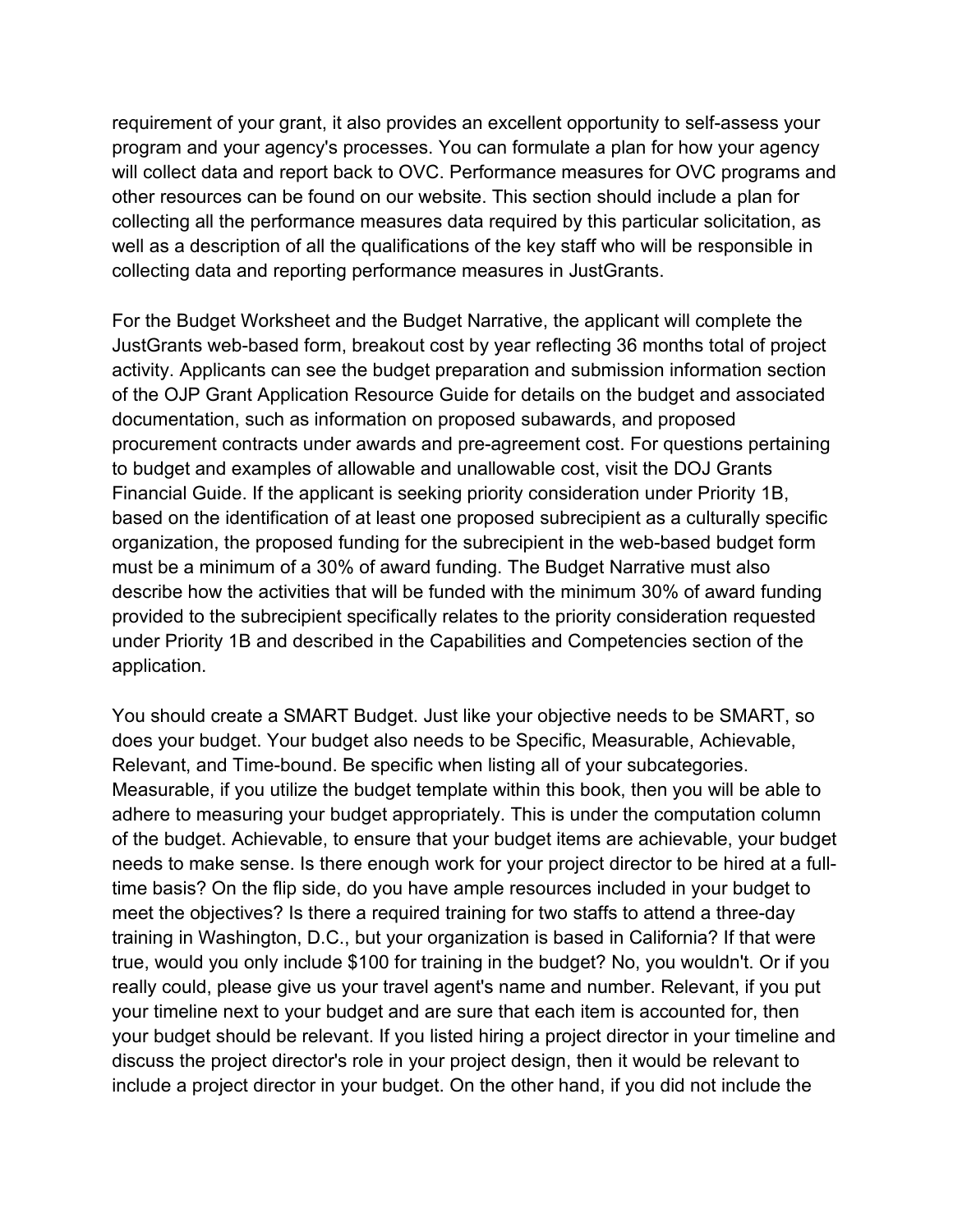broken down year by year. If you break down your personal comp—personnel computations on an annual basis, but then clump all your rent or supplies when the scheduling the grant budget so it makes sense. project director in your timeline or design, then it would not be completely relevant to include it in your budget. And last but not least, Time-bound. Your budget is usually listed year by year or for a certain duration into three years. It will be confusing for the reviewer. Some grant periods are less than a year and only for a specific season. Therefore, it is important to pay attention to what the duration is even if you are applying for a federal grant and it is a three-year grant. They're going to want to see the budget grant will be awarded, that's not good. This way, you can be more specific with

scheduling the grant budget so it makes sense.<br>Applications should also include, along with the three-week required documents, all of another resource to aid you in developing your application. the following information. This screen lists other documents to be included as mentioned on the application checklist of the solicitation. If you use the checklist in your review prior to submitting your application, the DOJ Application Submission Checklist is

 language, ensure information is presentable and organized. Add tables, graphs, staff realistic about how you will achieve your goals. Get feedback from those who may run So remember, when you're developing your application, use simple and concise photos, and other images when possible while being mindful of grant guidelines. Be the project. Make sure the proposal is consistent with the solicitation. Check, recheck,

and check again the budget, grant requirements, references, and other grant details.<br>Common Reasons Cited for a Weak Application. Too ambitious or lacks focus. errors. Applicant lacks appropriate expertise to carry out to proposed project. No evidence of feasibility, do not assume reviewers are as familiar with the project as you are, poor writing and a lot of errors. Please review your application for grammatical and spelling

 due May 26th. And then submission of the full application into JustGrants and applying for funding from the COPS Office, you will also submit a supplemental to the SF-424 and the SF-LLL, most of your application is entered into JustGrants. Your entity So now we are going to go over the Application Process. Submission into [Grants.gov](https://Grants.gov) is [Grants.gov](https://Grants.gov) is due June 2nd, 2022. This part of the grant's lifecycle involves completing and submitting web-based forms as well as the attachments that are requested based on the requirements and a published solicitation. The process of submitting an application in JustGrants begins in [Grants.gov.](https://Grants.gov) Once you have located a funding opportunity with DOJ, you will submit an SF-424 and SF-LLL in [Grants.gov](https://Grants.gov). If you were SF-424. This is the extent of the application requirements in [Grants.gov.](https://Grants.gov) Aside from the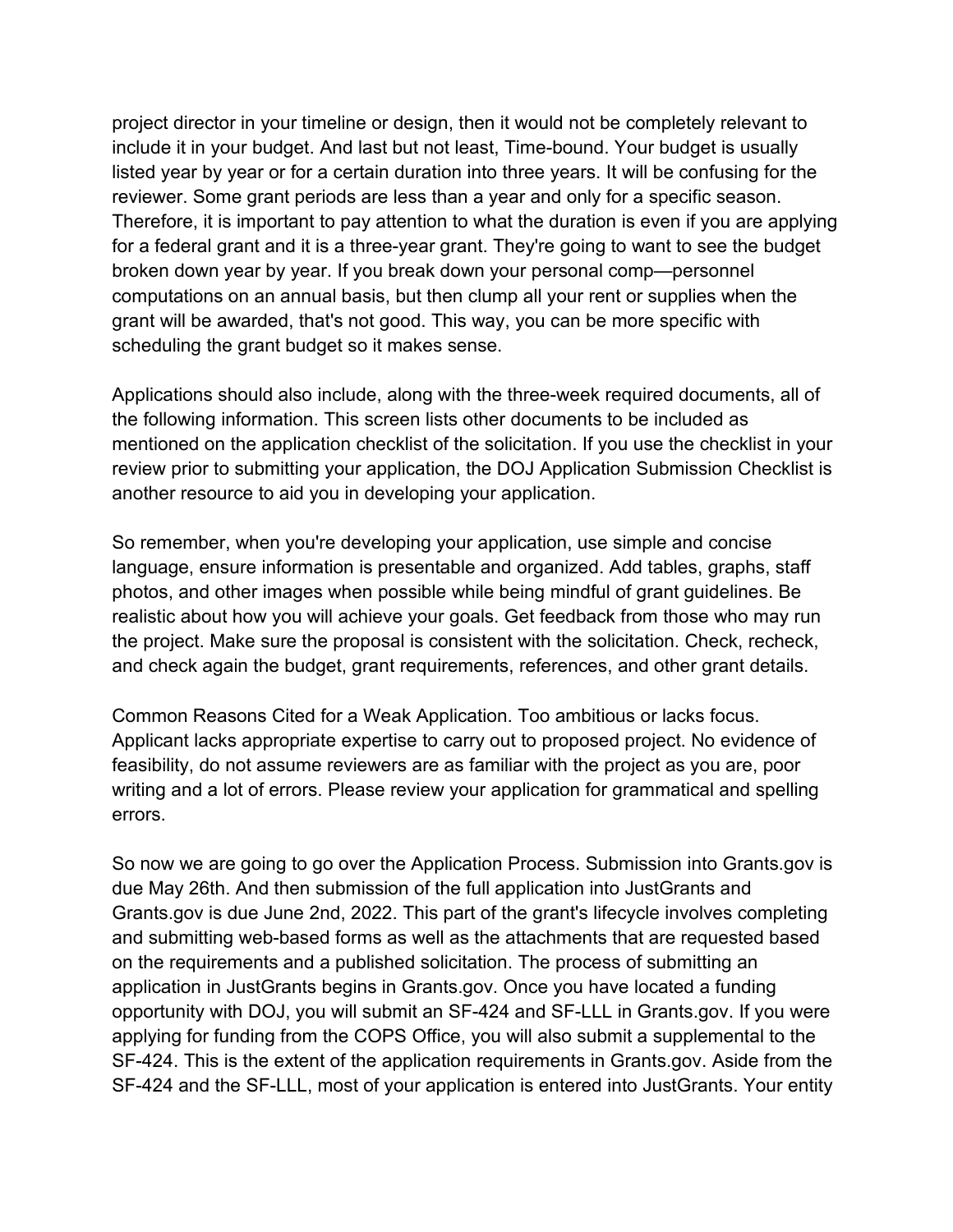You will have two application submission deadlines one for [Grants.gov](https://Grants.gov), as we just said, apply any longer. It is highly recommended that you check the due date in [Grants.gov](https://Grants.gov) to correct any errors and resubmit if necessary. information is populated based upon entries made in SAM.gov and used in [Grants.gov](https://Grants.gov). and one for JustGrants. Most of the application requirements will be submitted from JustGrants. Each solicitation has an application submission deadline in [Grants.gov](https://Grants.gov). After this date, the solicitation is removed from [Grants.gov](https://Grants.gov) and no one will be able to try to submit at least 72 hours prior to the deadline to provide you enough time to

 typically two weeks longer than the [Grants.gov](https://Grants.gov) deadline. For example, if your due date due date in [Grants.gov](https://Grants.gov) is April 1st and you submit March 15th, you will still have until DOJ. Once the application has been submitted and validated in [Grants.gov,](https://Grants.gov) it will be sent to JustGrants for completion, it may take several days for [Grants.gov](https://Grants.gov) to complete validations and release it to JustGrants. JustGrants has its own submission deadline in [Grants.gov](https://Grants.gov) is April 1st, then you have until April 15th to complete the application in JustGrants. Submitting early in both systems is recommended. In our example, if the April 15th to submit to JustGrants. The JustGrants submission should include all items that are required in the solicitation. And the JustGrants application submission is final. It is okay to enter preliminary information in [Grants.gov](https://Grants.gov) if you haven't fully determined your budget or project scope. You will be able to edit and update all your entries in JustGrants. Some of the ways that JustGrants streamlines the process is that you are provided with the ability to use a web-based Budget Detail Worksheet. Not only is this process more efficient, but it also establishes a shared structure and narrative for all of

DOJ.<br>The [Grants.gov](https://Grants.gov) login is separate from JustGrants. [Grants.gov](https://Grants.gov) provides access to determined a funding opportunity and apply, you will receive notifications from include an explanation for any errors. This is why it is a good idea to submit in process once the deadline in [Grants.gov](https://Grants.gov) has passed. funding opportunities from multiple government agencies and is not managed by DOJ. We will provide a training video from the [Grants.gov](https://Grants.gov) website in the next slide, as well as some screenshots of the site. However, if you have questions about [Grants.gov,](https://Grants.gov) you will need to contact them for support. You will apply by selecting the option in [Grants.gov](https://Grants.gov) to apply. You will log in using the email address you want to receive notifications. There is a workspace icon that will allow you to access funding opportunities. Once you have [Grants.gov,](https://Grants.gov) confirming the receipt of the SF-424 and stating whether the SF-424 and SF-LLL were validated and submitted or were rejected with errors. The notification will [Grants.gov](https://Grants.gov) at least 48 hours prior to the deadline to give you the time you need to correct any errors. You will not be able to correct errors or continue with the application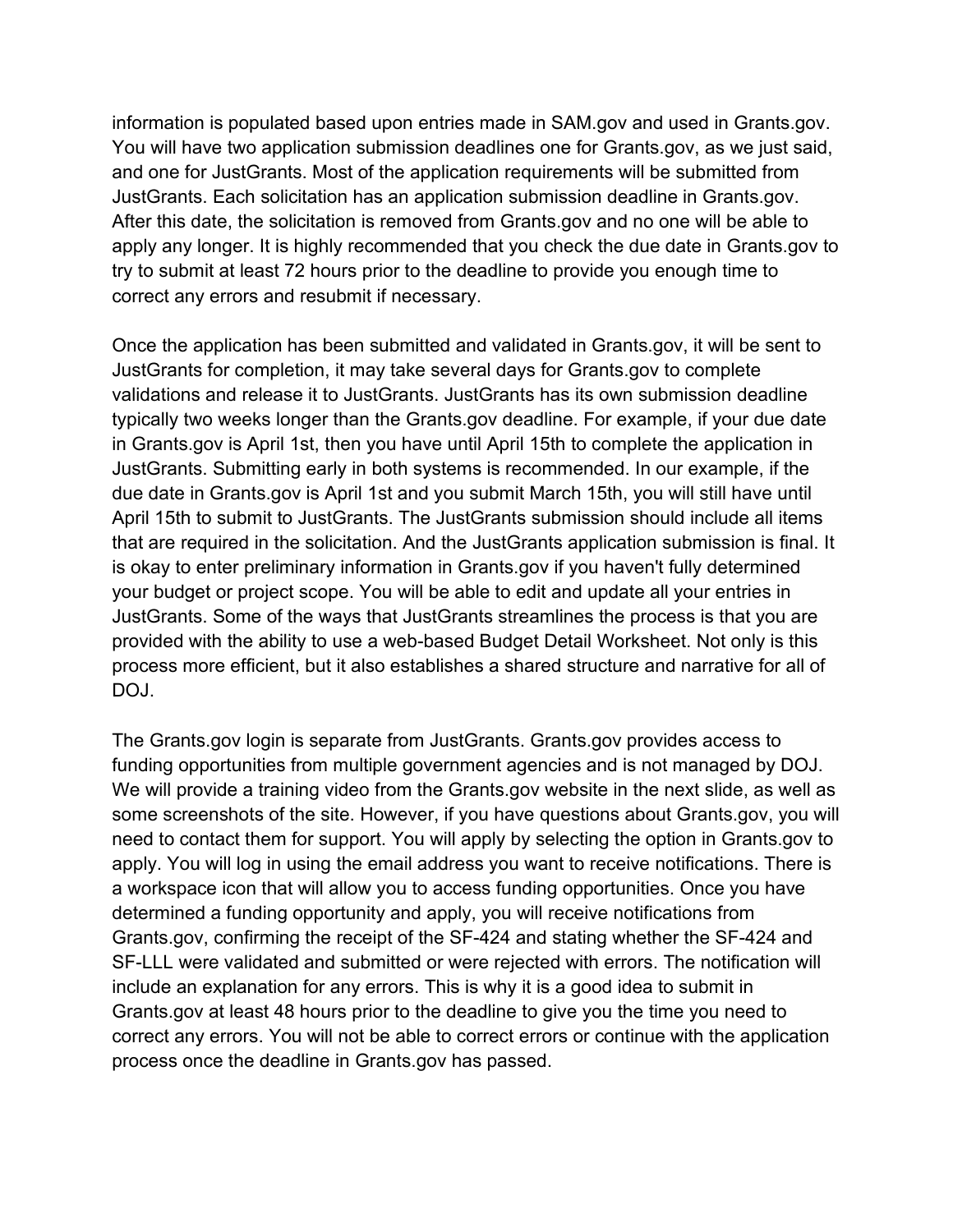there are certain web-based forms that must be submitted directly into the system, your disclosure of duplication and cost items. Step two, apply in JustGrants. This is when you will submit the full application including attachments at [JustGrants.usdoj.gov.](https://JustGrants.usdoj.gov) Web-based forms for submission to JustGrants, Proposal Abstract and Solicitation. For those who are return users, you will need to submit your goals, objectives, deliverables, and timeline just like before. Please make sure your budget information is included in the budget detail form and lastly, your

 What to expect after submitting an application. So, after you've submitted your Authorized Representative when the application has been received in JustGrants from submitted. You may also see a banner that indicates that it is past due. This banner indicates that the submission deadline has passed, not that your application is past due. application, you are probably wondering what's next. Once all the applications for the solicitations have been reviewed, then the entity will be notified, which all happens before September 30th. Please remember who your Entity Administrator and authorized representative are for they will be notified when the deadline for applications will be changed. The system will also notify the Application Submitter, Entity Administrator, and [Grants.gov.](https://Grants.gov) And the Entity Administrator will receive notification on when the award notification has been sent. If you submitted your application, the status will be

 topic to explore, you will open a page with training resources dedicated to that topic. Typically, you will find a job aid reference guide and links to step-by-step videos. These feel like you need to set aside a lot of time to view them. They can really help if you're in the middle of a task in JustGrants and just want to verify next steps. The job aid performance reporting topic: Navigating to a Performance Report and Completing a Question Set and Submitting Your Performance Report. JustGrants offers training resources on the DOJ website. Once you have selected a are very short videos and they are meant to be used while you are working. So don't reference guide provides step-by-step instructions with screenshots to help you walk through a task. You can print these or view them on screen depending on how you like to work. They are also a great reference if you are in the middle of a task and want to verify the next steps. You will also find quick reference guides that will walk you step-bystep through specific tasks. There are two new quick reference guides in the

 incorporates the OJP Grant Application Resource Guide by reference. The OJP Grant guidelines in this solicitation as to that provision. OJP Grants Application Resource Guide can be found at this website. The solicitation Application Resource Guide provides guidance to applicants for the preparation and submission to OJP of applications for funding. If this solicitation expressly modifies any provision in the OJP Grant Application Resource Guide, the applicant is to follow the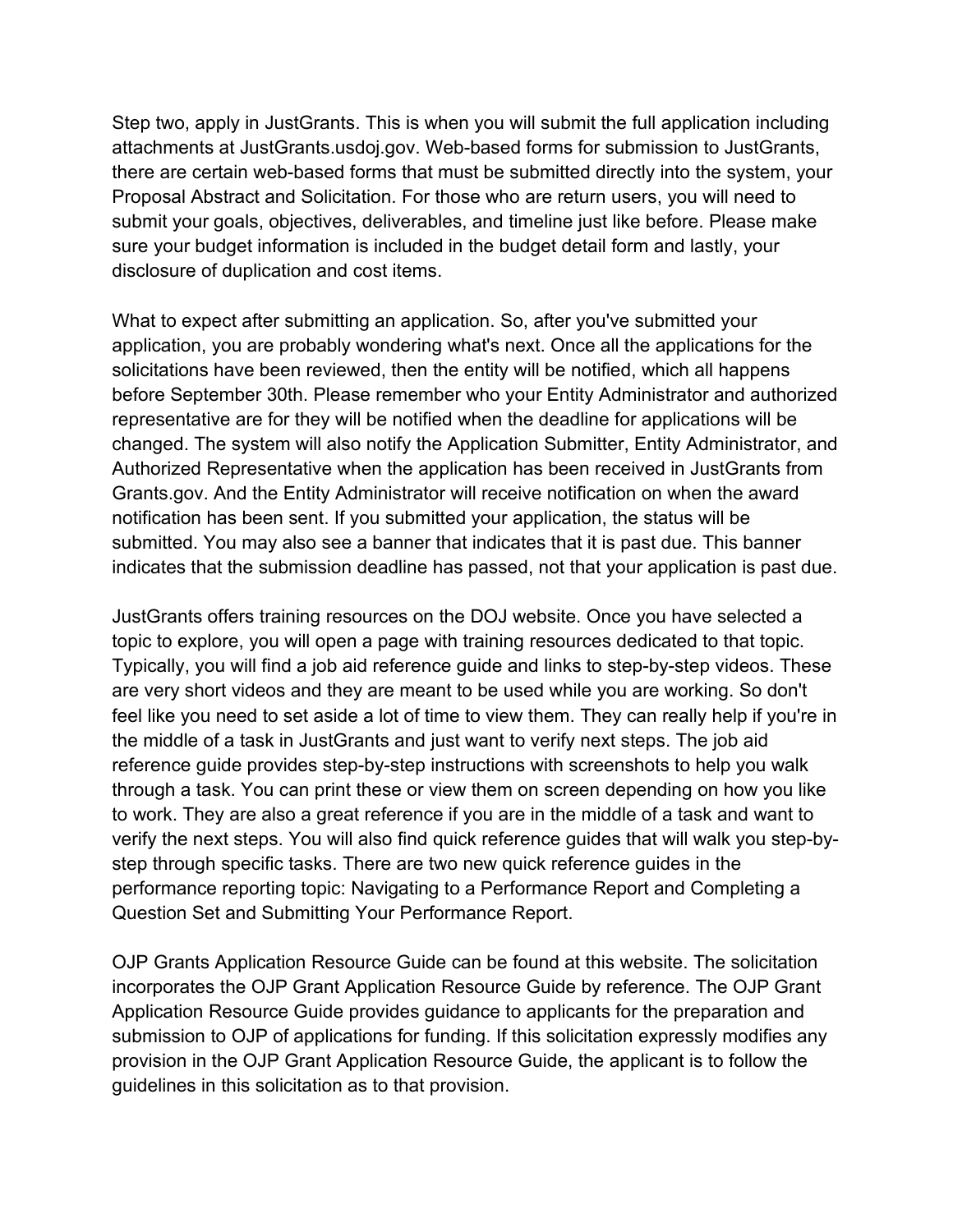OVC to stay up to date on webinars as they are scheduled. To assist potential applicants in developing strong proposals in response to our current funding opportunities, OVC hosts educational webinars for interested stakeholders to learn more about the program objectives and submission requirements. A question and answer session is held before the conclusion of every webinar. Sign up for news from

OVC to stay up to date on webinars as they are scheduled.<br>This is a list of important websites referenced throughout the solicitation that may be Performance Measurement Reporting, and the OJP Resource Center. referencing—resources for you as you prepare your application. This is Office for Victims of Crime, DOJ Grants Financial Guide, JustGrants, [Grants.gov](https://Grants.gov), the OJP Grant Application Resource Guide, OVC Training and Technical Assistance Center, Grant

 technical assistance on submitting the full application. They can be reached by phone at 833-872-5175 or email to [justgrants@usdoj.gov.](mailto:JustGrants@usdoj.gov) Finally is the OJP Response Center, They can be reached by phone at 800-851-3420 or email to grants@ncirs.gov. Here is a list of contact information that will be important to you as you prepare your applications. First is [Grants.gov](https://Grants.gov) which is available to provide technical assistance when submitting the SF-424 and SF-LLL. They can be reached by phone at 800-518-4726 or email to the [support@grants.gov.](mailto:support@grants.gov) Next is JustGrants, which is available to provide which is available to provide technical assistance with programmatic requirements.

 community and raise awareness of victims' rights. Our theme this year is rights access equity for all victims. This year's theme underscores the importance of helping crime complete 2022 NCVRW Resource Guide. Applicants should consider reviewing one of the previously recorded application mechanics submitting an application session, submit part one by the deadline in the solicitation. Submit part two by the full application June 2nd. Sign up and stay tuned for different updates on new funding opportunities and other OVC announcements at the listed website. And the 2022 National Crime Victims' Rights Week Resource Guide Artwork is now available online to help your organization plan its public awareness activities in advance of and during NCVRW. NCVRW will be commemorated April 24th through 30th of this year. Use the N—use the 2022 NCVRW artwork to help inspire your survivors find their justice by enforcing victims' rights, expanding access to services, and ensuring equity and inclusion for all. Join OVC in raising awareness of victims' rights and services, celebrating progress achieved and honoring victims and the professionals who serve them. Update your preferences or sign up for the NCVRW subscription list to receive important email updates including the online release of the